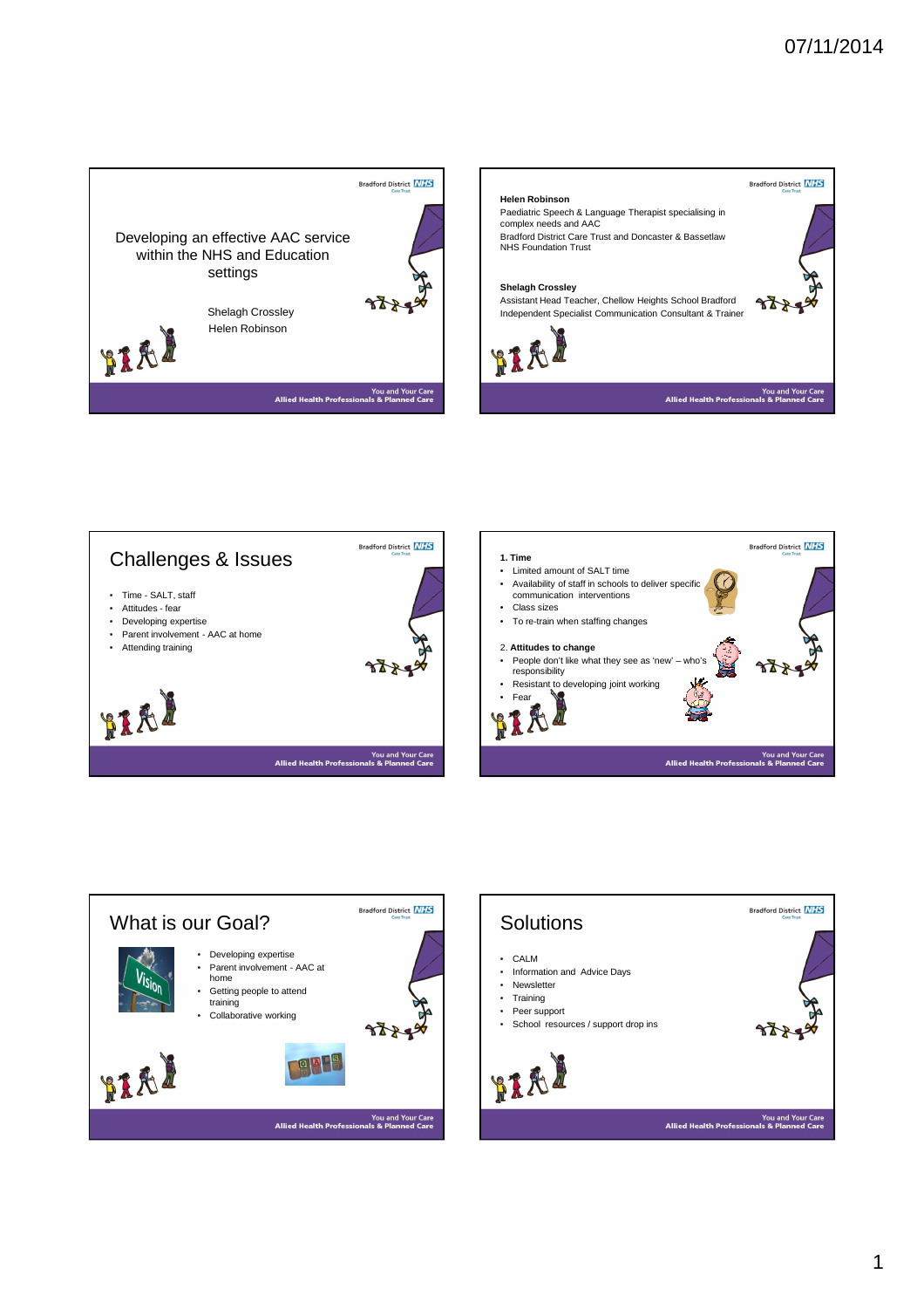## Communication Aid Link Meetings (CALM)

• Evolved from CAP project (2002- 2006)

HIAI

- As CAP ended the group grew smaller • A well established team of SALTs and one teacher
- (Shelagh) with occasional input from Specialist Teachers from Learning Support Service • Decision to widen the team- how can we pass our skills
- onto others? How can we make services more equitable?

**Bradford District NHS** • Started September 2013 • Held once a term • Representatives from SALT, Communication Lead Teacher from each Special School and small team of Specialist Teachers, wheelchair services • Structure- • 3.5 hour meeting, once a term. • Update from wheelchair services- planned changes to seating • Update from each school- pupils of high concern • Update from SALT- staffing changes, pupils of high concern, azz. funding • Two 45 minute case discussions, inviting parents and class teachers & You and Your Care<br>als & Planned Care **Allied Health Professi** 



**Bradford District** NHS

 $8884$ 

You and Your Care<br>als & Planned Care

**Allied Health Professi** 



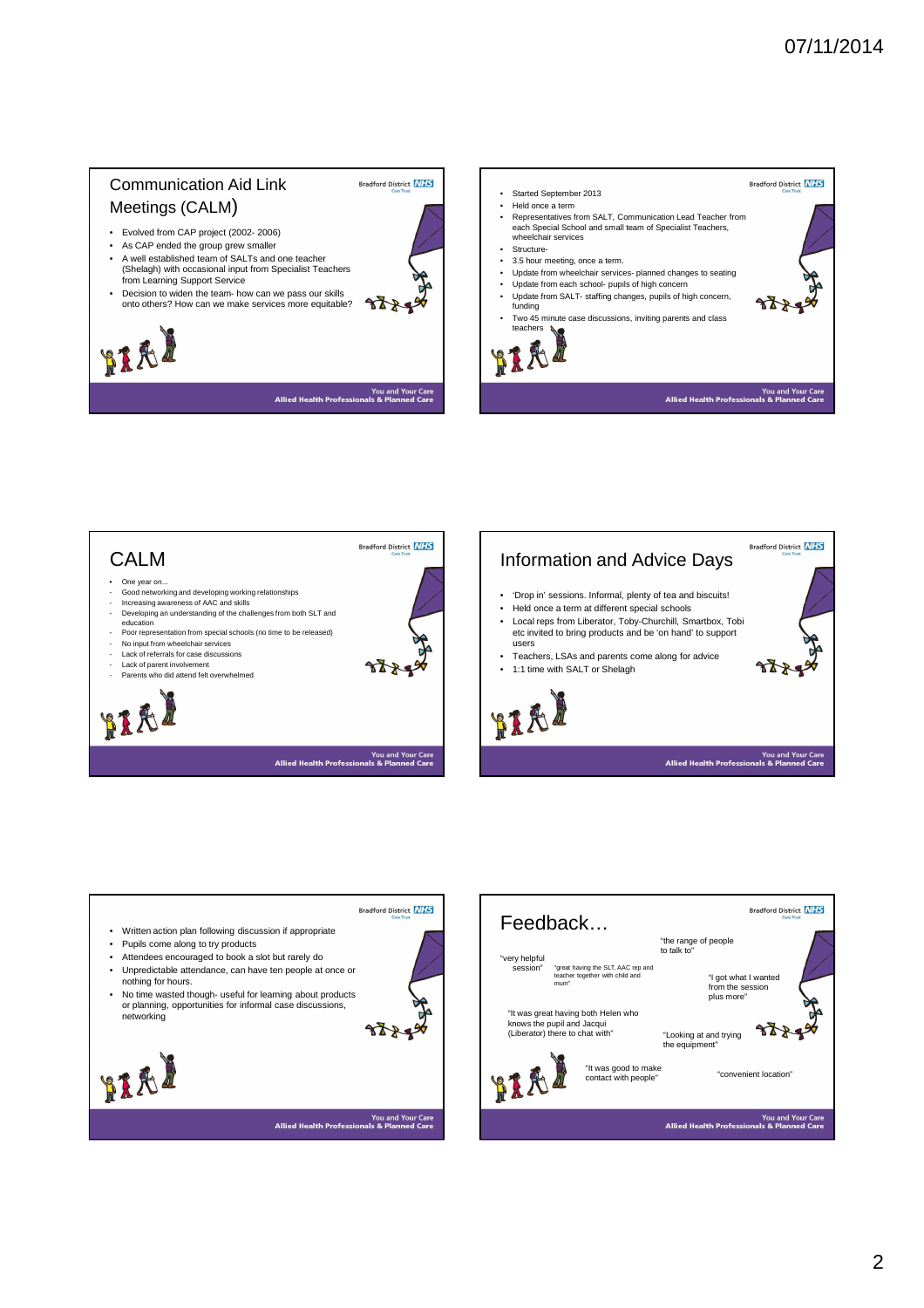